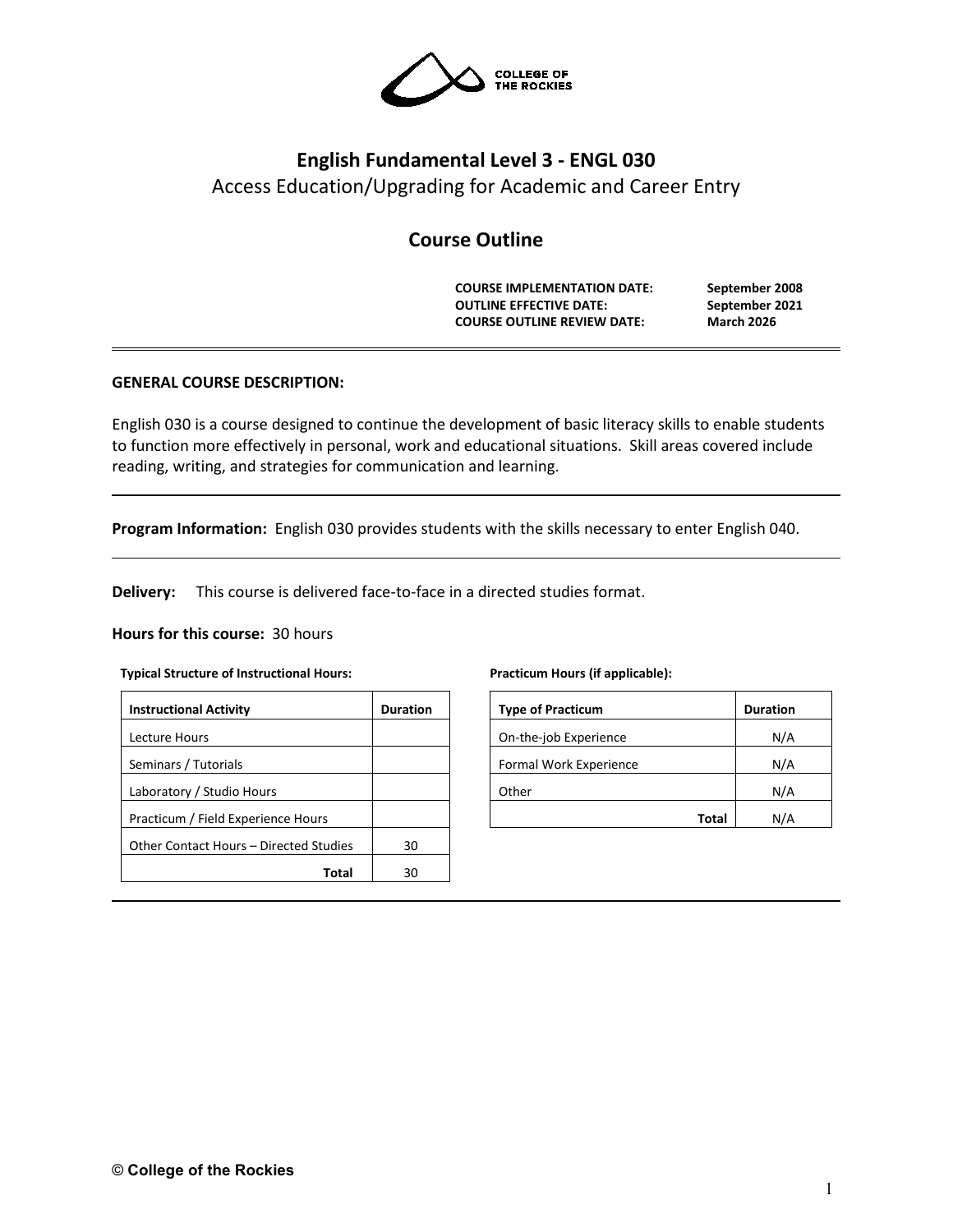Leanne Caillier-Smith, MEd

Signature

#### **APPROVAL SIGNATURES:**

Department Head Joy Brown E-mail: [jbrown3@cotr.bc.ca](mailto:jbrown3@cotr.bc.ca) Dean of Trades and Technology Dr. Jack Moes E-mail: [jmoes@cotr.bc.ca](mailto:jmoes@cotr.bc.ca)

Department Head Signature

Dean Signature

EDCO

Valid from: September 2021 – March 2026

Education Council Approval Date

#### **COURSE PREREQUISITES AND TRANSFER CREDIT:**

**Prerequisites:** English 020 or College of the Rockies assessment

**Corequisites:** None

#### **Flexible Assessment (FA):**

Credit can be awarded for this course through FA  $\boxtimes$  Yes  $\Box$  No

Learners may request formal recognition for flexible assessment at the College of the Rockies through one or more of the following processes: External Evaluation, Worksite Assessment, Demonstration, Standardized Test, Self-assessment, Interview, Products/Portfolio, Challenge Exam. Contact an Education Advisor for more information.

**Transfer Credit:** For transfer information within British Columbia, Alberta and other institutions, please visit [http://www.cotr.bc.ca/Transfer.](http://www.cotr.bc.ca/Transfer)

> Students should also contact an academic advisor at the institution where they want transfer credit.

**Prior Course Number:** N/A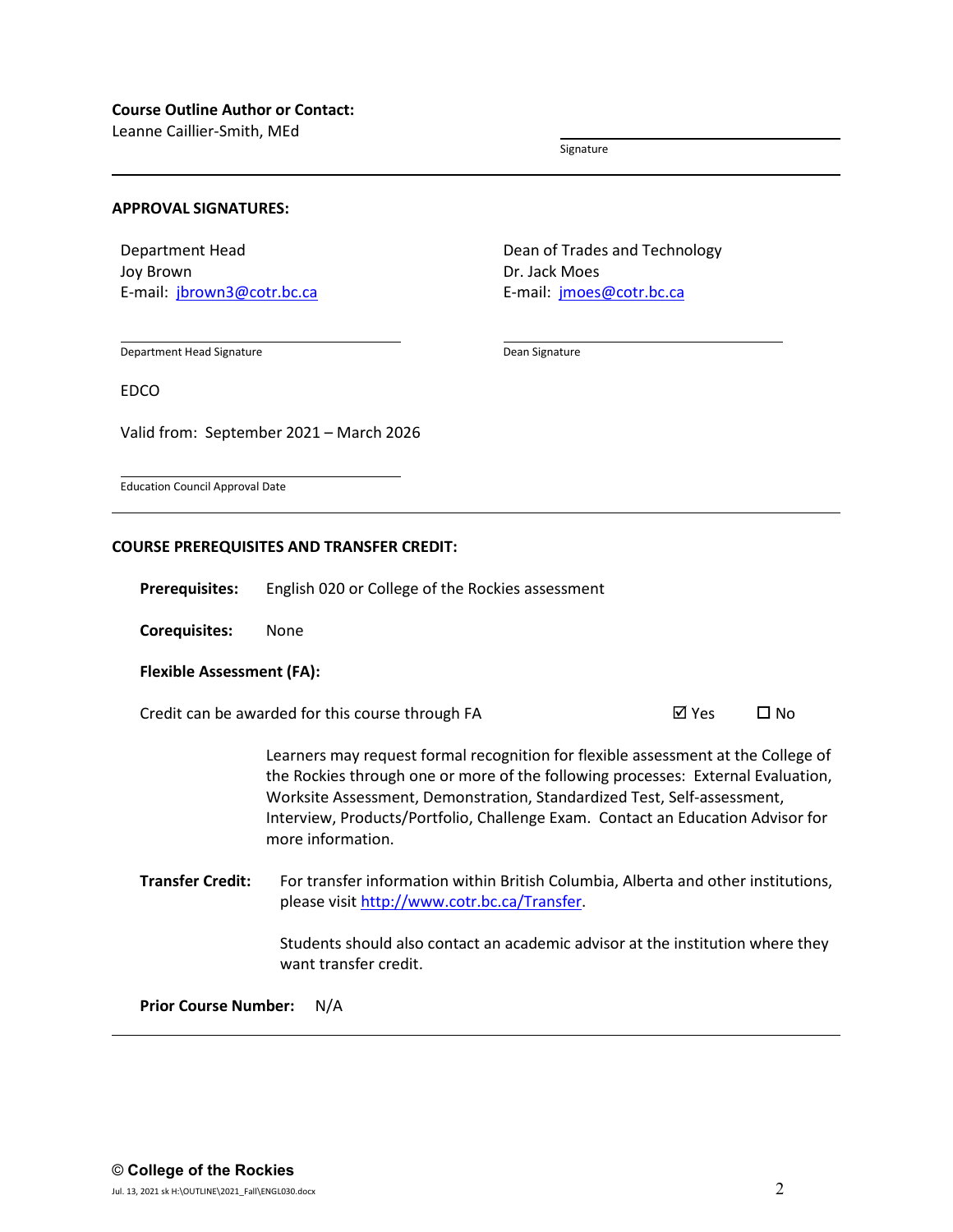### **Textbooks and Required Resources:**

Textbook selection varies by instructor and may change from year to year. At the Course Outline Effective Date the following textbooks were in use:

BC Reads: Adult Literacy Fundamental English - Course Pack 3 BC Reads: Adult Literacy Fundamental English - Reader 3 Author(s): Shantel Ivits, Vancouver Community College

*Please see the instructor's syllabus or check COTR's online text calculator <http://go.cotr.bc.ca/tuition/tCalc.asp> for a complete list of the currently required textbooks.*

#### **LEARNING OUTCOMES:**

Upon the successful completion of this course, students will be able to

## **Reading**

| <b>Learning Outcome</b><br>Students will be able to                                                                    | <b>Skills</b><br>By achieving this broader outcome, students<br>will demonstrate that they can also                                        |
|------------------------------------------------------------------------------------------------------------------------|--------------------------------------------------------------------------------------------------------------------------------------------|
| 1. read 3-paragraph passages of familiar<br>genres (e.g. descriptive and narrative)<br>including unfamiliar vocabulary | identify main idea, details, characters,<br>$\bullet$<br>and sequence in short passages and<br>paragraphs                                  |
| 2. read 7-10 sentence paragraphs on<br>unfamiliar topics including familiar or<br>common vocabulary                    | identify and read synonyms, antonyms,<br>and homonyms                                                                                      |
|                                                                                                                        | use structural analysis (e.g. roots, affixes,<br>$\bullet$<br>syllabication, stress, compound words,<br>contractions) to decode vocabulary |
|                                                                                                                        | use pre-reading and reflection strategies<br>to self-evaluate findings                                                                     |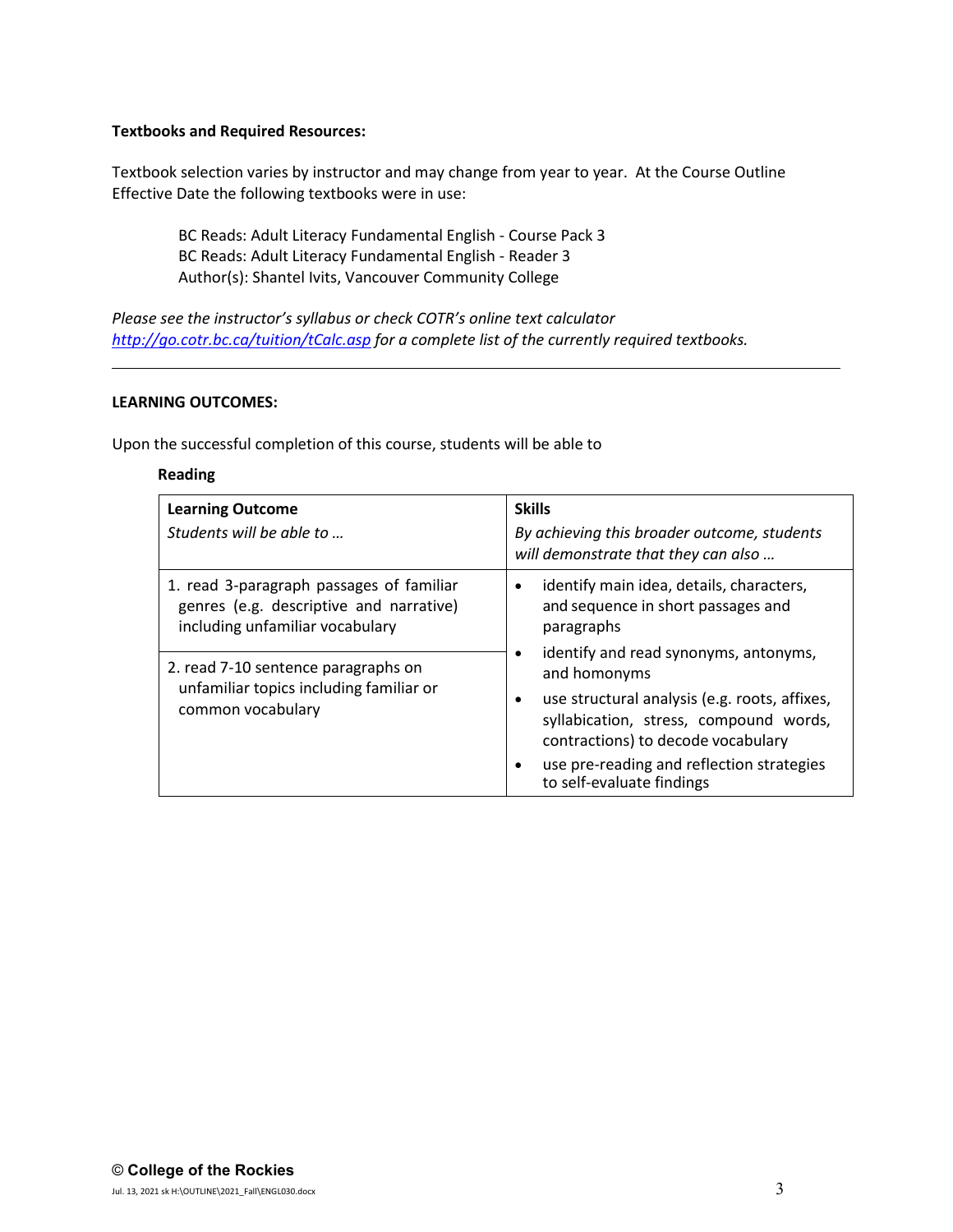## **Writing**

| <b>Learning Outcome</b>                                                                  | <b>Skills</b>                                                                      |
|------------------------------------------------------------------------------------------|------------------------------------------------------------------------------------|
| Students will be able to                                                                 | By achieving this broader outcome, students<br>will demonstrate that they can also |
| 1. write five to seven complete simple and<br>compound sentences                         | generate, organize and write ideas (i.e. use<br>the writing process)               |
|                                                                                          | use assigned vocabulary in sentence<br>writing                                     |
| 2. write informal correspondence (i.e. personal<br>letter, email) to a familiar audience | apply dictionary or thesaurus skills<br>$\bullet$<br>to develop new vocabulary     |
|                                                                                          | use end punctuation (period,<br>exclamation point, question mark)                  |
|                                                                                          | use common coordinators (i.e. comma<br>+ and, or, but)                             |
|                                                                                          | identify subject and verb in sentences                                             |
|                                                                                          | use compound words, contractions,<br>possessives, and plurals                      |
|                                                                                          | use appropriate, simple verb tenses                                                |
|                                                                                          | write 100-150 sight words                                                          |
|                                                                                          | apply appropriate affixes to modify familiar<br>root words                         |

For a complete list of the articulation learning outcomes of this course, please refer to the Adult Basic Education in British Columbia's Public Post-Secondary institutions: A Guide to Upgrading in BC's post secondary institutions : [An Articulation Handbook 2020/2021](https://www.bctransferguide.ca/docs/ABE2020.pdf) (bctransferguide.ca).

## **COURSE TOPICS:**

Decoding

• Word attack strategies & phonics

Reading & Comprehension

- Calendar/time words
- Applied reading
- Context clues for meaning
- Cause & effect
- Compare/contrast
- Sight word vocabulary (500 words)

#### Writing

- Mechanics & spelling
- Capitalization rules
- Spelling using a dictionary
- Nouns/verbs
- Compound words/contractions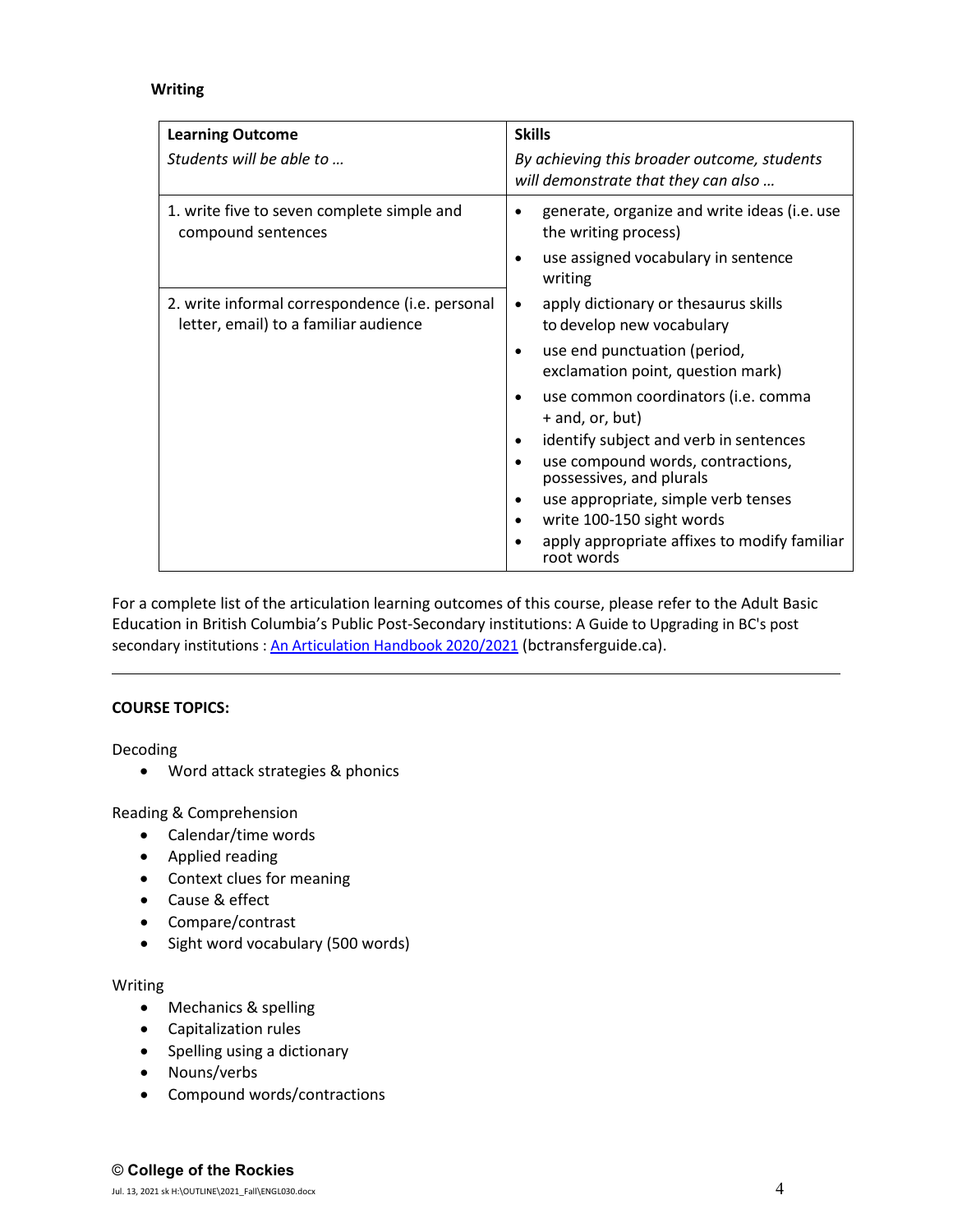- Composition & content
- Sentences & sentence fragments
- Topic sentences

Personal Learning

- Goal setting
- Time management
- Co-operative learning

*See instructor's syllabus for the detailed outline of weekly readings, activities and assignments.* 

## **EVALUATION AND ASSESSMENT:**

**Assessments** To progress in this course students must demonstrate a satisfactory level of achievement in reading, writing and strategies for learning activities.

*Please see the instructor's syllabus for specific classroom policies related to this course, such as details of evaluation, penalties for late assignments, and use of electronic aids.*

## **EXAM POLICY:**

Students must attend all required scheduled exams that make up a final grade at the appointed time and place.

Individual instructors may accommodate for illness or personal crisis. Additional accommodation will not be made unless a written request is sent to and approved by the appropriate Department Head prior to the scheduled exam.

Any student who misses a scheduled exam without approval will be given a grade of "0" for the exam.

#### **COURSE GRADE:**

| <b>COM</b> | Completed to defined standard |
|------------|-------------------------------|
| <b>NCG</b> | No Credit Granted             |

In order to move from one English level to the next, the student must complete the listed outcomes identified for the course. Once the outcomes have been met, the student will receive a **COM** (complete) mark on his or her Record of Training (ROT).